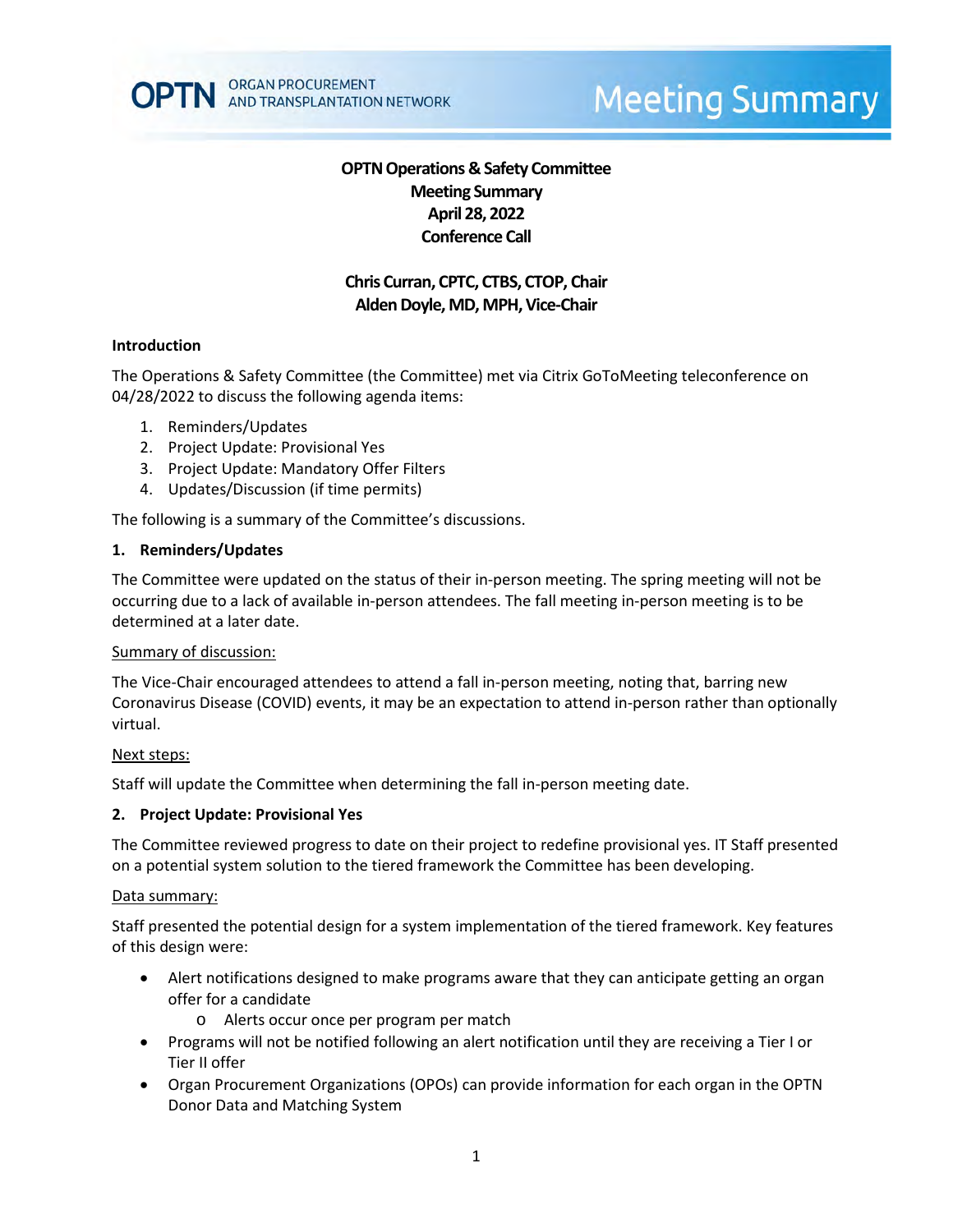- o This information will be available to all programs with candidates on matches for this donor and provides visibility into multi-organ transplants
- An enhancement will be made to the "Find Candidate" tool to be able to search by candidate criteria
- These requirements assume a level of compliance tracking built into the system

# Summary of discussion:

IT Staff posed the following questions for feedback:

- What tools would be useful in the implementation of this system? Would a dashboard improve organ allocation visibility?
- Does the presented structure of alerts match the Committee's framework?
- How should compliance tracking be built into the system?

A member also asked how multi-organ transplant visibility would be built into the system. Staff noted that possible multi-organ transplants could be indicated on a dashboard. The Vice-Chair added that complete certainty on whether there would be a multi-organ combination requiring a kidney may never exist, as a previously accepting program could refuse close to the operating room time, and the following center could require a kidney. They noted that their program's current practice is to allocate kidneys as backup while finding confirmed interest in their heart and liver; this practice may still continue with the change in allocation structure but with more information from the allocation dashboard. The Chair said that this feature could also help programs evaluate offer suitability for more than just their initial candidate, contributing that they believed part of the problem in the current system is programs not evaluating donor suitability at a program level for more than their first candidate.

A member wondered if, given the increase in responsibilities for transplant programs, whether there would be a corresponding increase in allowed offer evaluation time. The Vice-Chair supported giving programs the necessary time, but noted they did not know if that time was what currently existed or if that also needed to change. They also added that time limits may also be contingent on how many programs are allowed within each tier. For example, if there is only Tier I program, it may be acceptable to maintain a stricter time limit because the system needs to run efficiently at that point of allocation. Finally, they also posed the question whether the number of candidates allowed in each tier should vary based on organ quality.

The Chair countered that they felt the allocation process already took too long, and they believe programs are exceeding their time limit because they are not truly evaluating offers. It is believed that if there are policy requirements outlined at each step, it could potentially change program behavior. .

It was asked whether there would be resources for patients in addition to members to be able to understand the allocation changes. Staff responded that public comment will solicit feedback not just from the transplant community, but also the other OPTN committees of which the Patient Affairs Committee (PAC) will be one.

The Chair suggested that each tier's response column should be color coded to improve readability. IT staff agreed.

The Vice-Chair noted that whatever changes the Committee moves forward with need to be applicable within the continuous distribution framework. Staff agreed with this consideration.

A member added that policy requirements for each tier need to be backed by a policy definition. Staff agreed, and requested that the Committee provide any input for proposed definitions. The Chair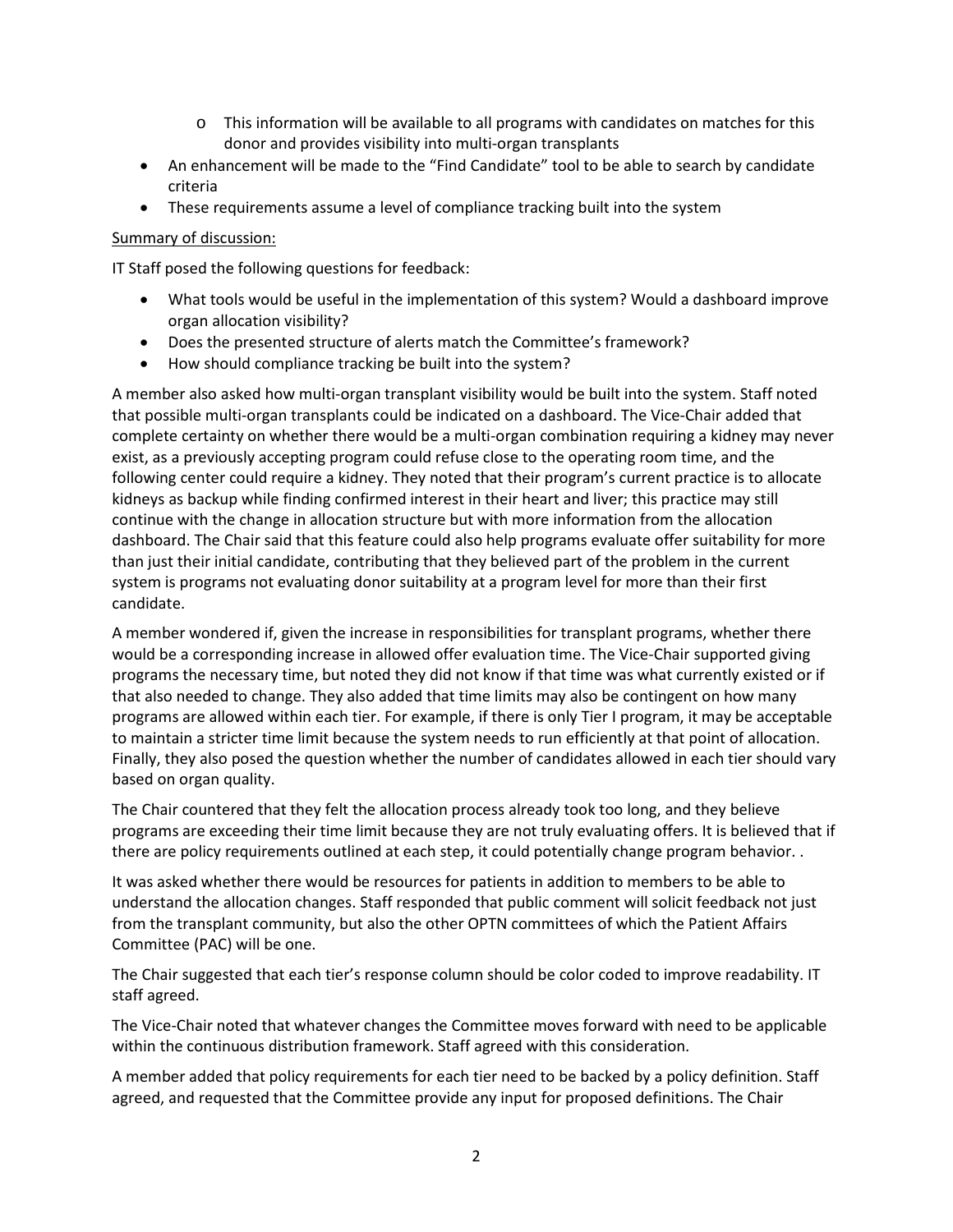contributed that "Patient availability" needed to have specific guidelines; for some programs this may mean bringing in the patient for COVID testing while others may simply phone them to determine if they can travel.

# Next steps:

The Committee will begin drafting a concept paper for public comment in August.

# **3. Project Update: Mandatory Offer Filters**

The Committee reviewed the progress to date on their project to implement mandatory offer filters.

# Data summary:

The purpose of the project is to mandate the usage of offer filters based on identified criteria in policy. The project will review the monitoring reports of the nationwide rollout of voluntary kidney offer filters and consider efforts for the mandatory usage of offer filters.

The associated workgroup has considered increasing awareness through the regional meetings, peer led discussions, and guidance materials.

# Summary of discussion:

There was no discussion surrounding this item.

# Next steps:

The Committee will consider approaches to encourage programs to be receptive of offer filters.

# **4. Updates/Discussion (if time permits)**

This agenda item was not discussed.

# **Upcoming Meeting**

• May 23, 2022 (Teleconference)